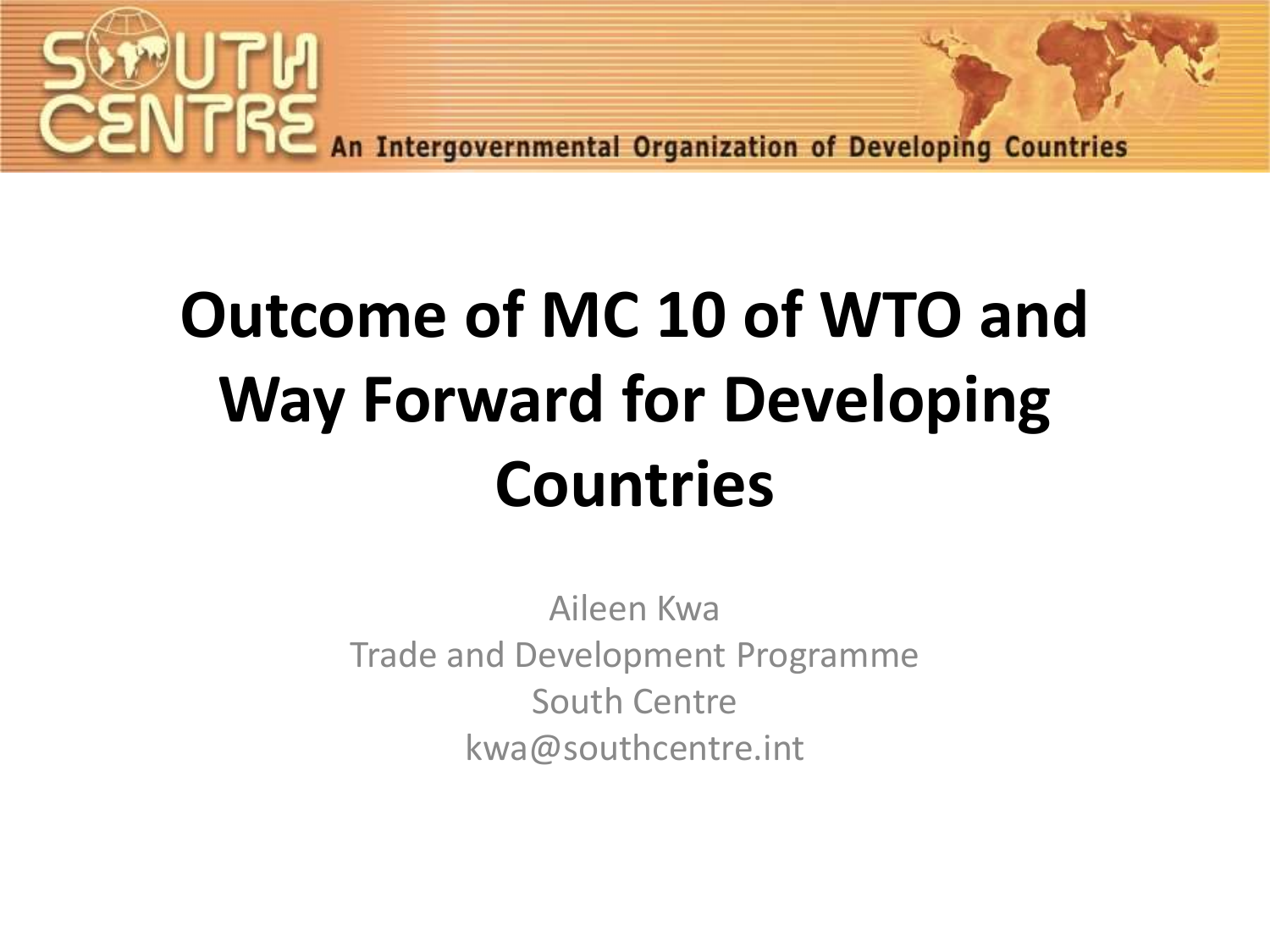#### **A) Legal Assessment**

#### **DOHA DEVELOPMENT AGENDA**

- 1. DDA is still technically on-going, it has not been closed
- 2. Conditions that must be fulfilled before the Round is closed
- 3. Why the DDA is important for developing countries

#### **NEW ISSUES**

4. What are they?

5. There was no agreement to begin discussions on new issues

6. On the Singapore issues, there must be consensus - a GC or MC Decision - before discussions can begin (because of para 1g, July Framework)

7. Are they 'mutually advantageous'?

8. Do they concern Members' 'multilateral trade relations'?

#### **B) Political Assessment**

#### **C) PROCESS ISSUES**

9. Most important issues that developed countries want out of the MC is not discussed or negotiated by the Membership 'due to time constraints'

10. An apparence of transparency and inclusiveness, but no real transparency and inclusiveness on the most critical issues

- 11. Extension of the Conference
- 12. 1 or 1.5 hours to read the final text
- 13. Composition of small group engaged in the negotiations
- 14. Venue of Ministerials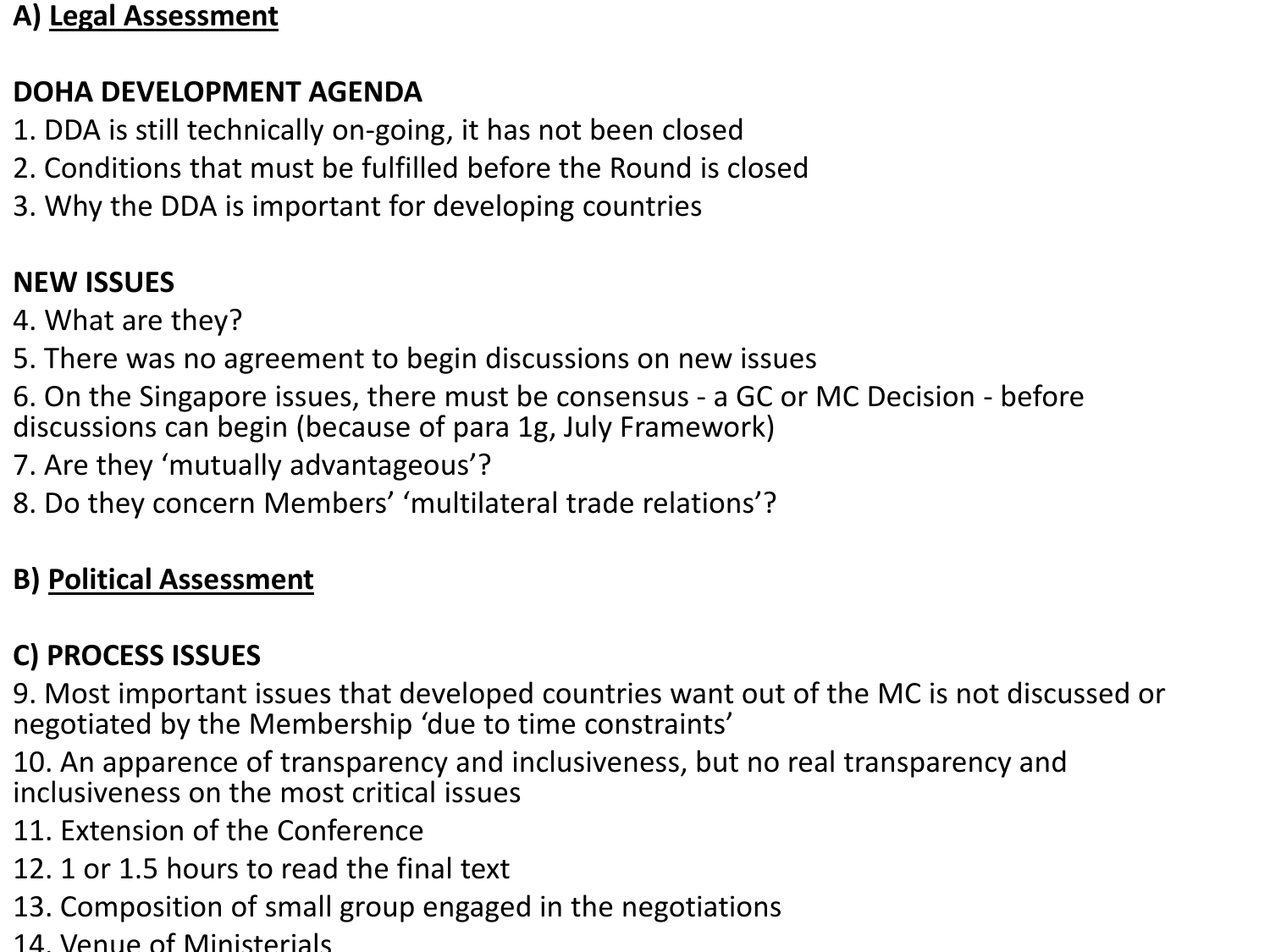# **DOHA DEVELOPMENT AGENDA**

### 1. DDA is still on-going, it has not been concluded

Decisions at the WTO must be taken by consensus (Marrakesh Agreement Article IX.1). The Doha Round remains on-going until there is consensus to conclude it. Despite efforts by some Members, there was no consensus to conclude the Round in Nairobi.

"The WTO shall continue the practice of decision-making by consensus followed under GATT 1947. Except as otherwise provided, where a decision cannot be arrived at by consensus, the matter at issue shall be decided by voting".

#### Para 30 of the Nairobi MD:

''We recognise that many Members reaffirm the Doha Development Agenda, and the Declarations and Decisions adopted at Doha and at the Ministerial Conferences held since the, and reaffirm their full commitment to conclude the DDA on that basis. Other Members do not reaffirm the Doha mandates, as they believe new approaches are necessary to achieve meaningful outcomes in multilateral negotiations. Members have different views on how to address the negotiations. We acknowledge the strong legal structure of this Organisation''.

As one African Member noted in the 10<sup>th</sup> Feb informal TNC: '

"the mere expression of divergent views on the DDA does not mean its death. By way of example; the mere expressions of marital discontent in public, by a spouse … does not necessarily mean the dissolution of the marriage. It may lead to, but it is not, a divorce."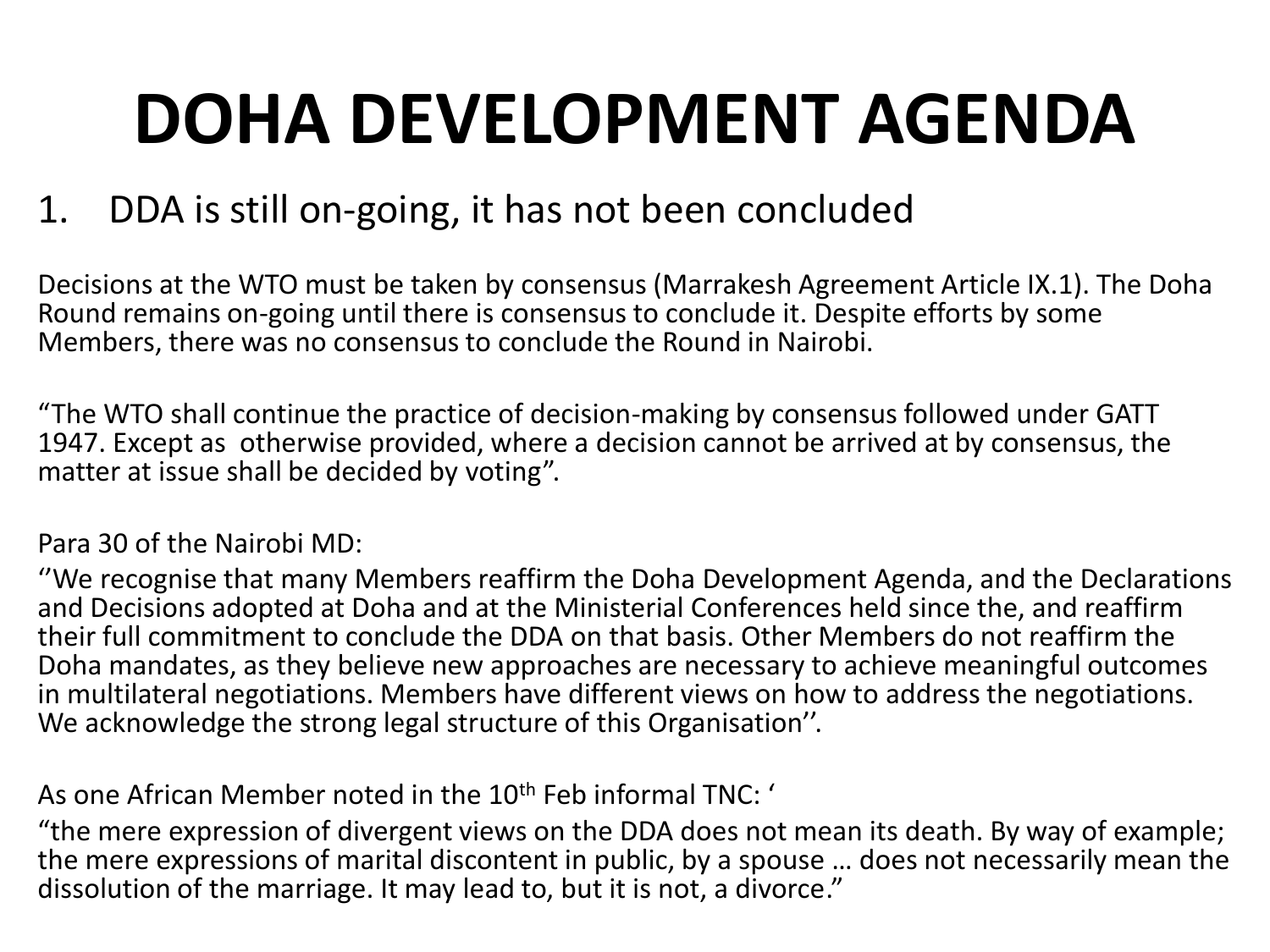### 2. **Conditions that must be fulfilled before the Round is closed**

The Doha Declaration provides the conditions to be fulfilled for the completion of the DDA negotiations:

Para 45 states that

"When the results of the negotiations in all areas have been established, a Special Session of the Ministerial Conference will be held to take decisions regarding the adoption and implementation of those results".

Para 48 states that

"Decisions on the outcomes of the negotiations shall be taken only by WTO Members".

Hence at least 3 conditions must be fulfilled for the conclusion of the Round:

- A Special Session of the Ministerial Conference must be held and the purpose of this Special Session is for Ministers to declare the Round concluded.
- Decisions regarding the 'adoption and implementation of those results'.
- It has to have been a decision taken by WTO Members.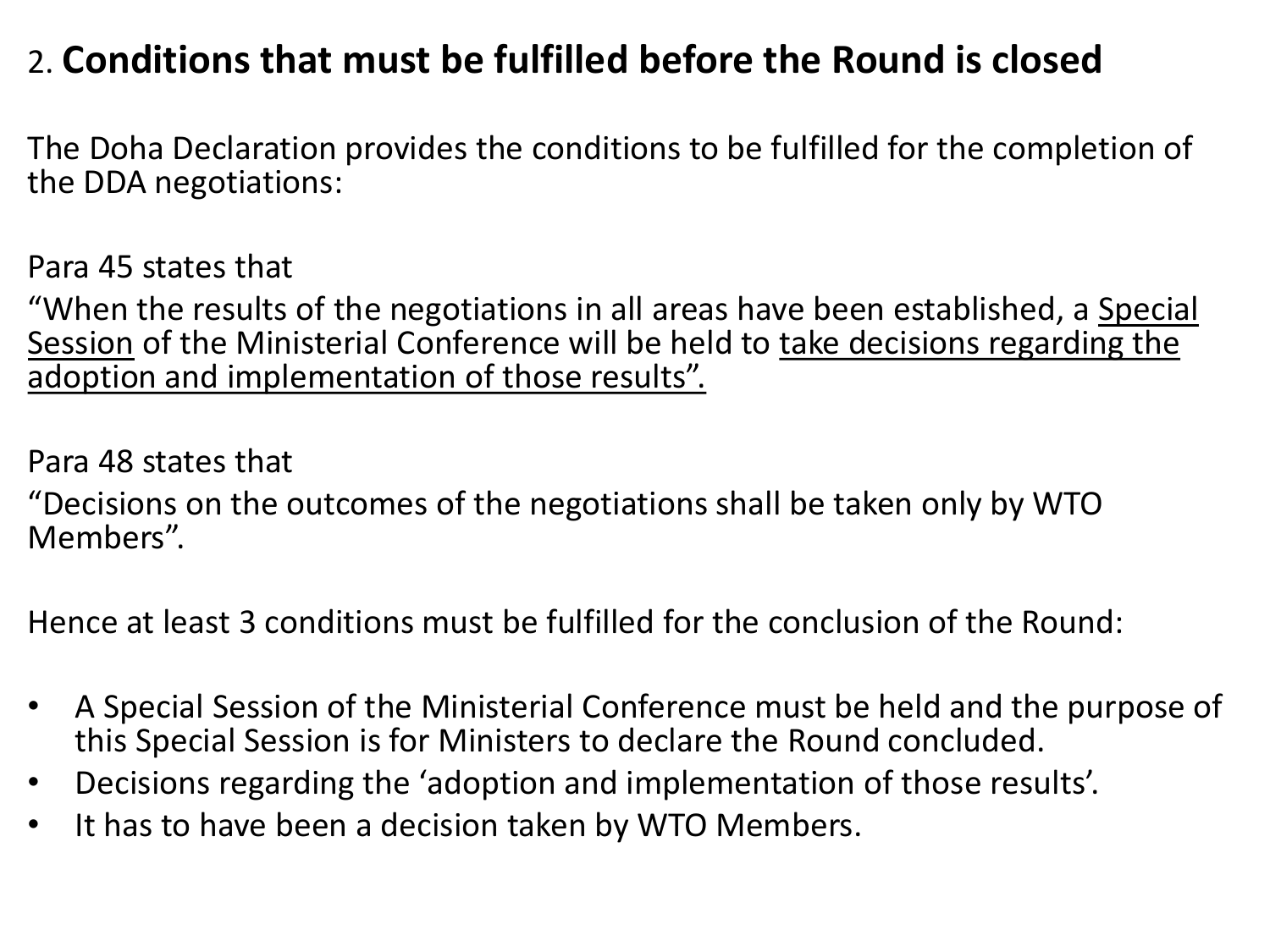3. **Should developing countries throw out the DDA or keep it? Why the DDA mandates (not just issues) are important for developing countries**

- Special and Differential Treatment (S&D) mandate of para 44 making 'precise, effective and operational' existing S&D provisions
- Domestic supports in agriculture- not simply negotiations on the issue but specifically the disciplines as captured in the July Framework; Hong Kong Declaration; and in the 2008 Chair's text (Rev.4)
- Less than full reciprocity –in relation to NAMA negotiations
- Sectoral negotiations in NAMA are voluntary
- Para 1g of the July Framework keeping the three Singapore issues outside the WTO during the Doha Round:

**Relationship between Trade and Investment, Interaction between Trade and Competition Policy and Transparency in Government Procurement:** the Council agrees that these issues, mentioned in the Doha Ministerial Declaration in paragraphs 20-22, 23-25 these issues, mentioned in the Doha Ministerial Declaration in and 26 respectively, will not form part of the Work Programme set out in that Declaration

and therefore no work towards negotiations on any of these issues will take place<br>WTO during the Doha Round within the WTO during the Doha

- The DDA cotton mandates are very valuable. The Hong Kong Declaration says that cotton must be dealt with 'ambitiously, expeditiously and specifically'. The main issue in cotton is and remains domestic supports. The Nairobi language in the cotton Decision on domestic supports is not strong. It simply makes the observation that 'some more efforts remain to be made'. In contrast, the Hong Kong language goes much further:
	- Market access: Developed countries provide DFQF for cotton exports from LDCs
	- Domestic Supports: 'trade-distorting domestic supports for cotton production be reduced more ambitiously than under whatever general formula is agreed (in the DDA) and that it should be implemented over a shorter period of time than generally applicable.' (Hong Kong Declaration, para 11).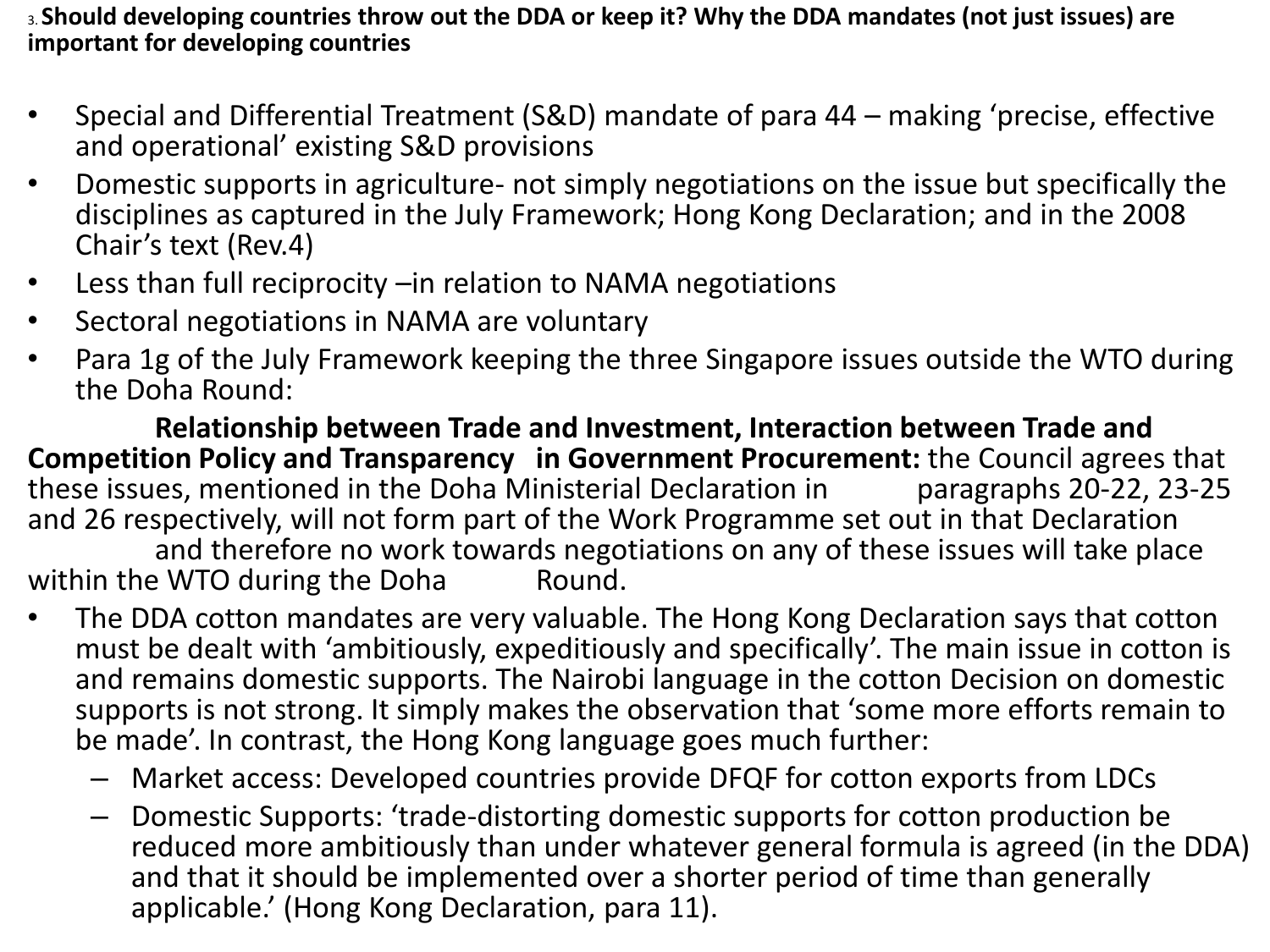- Development (S&D) provisions applicable to all developing countries (DDA para 2)
- Small and Vulnerable Economies flexibilities as captured in Hong Kong para 41; the Rev.4 and Rev.3.
- Recently Acceded Members (RAMS) as captured in Rev.4 and Rev.3.
- LDCs July Framework para 45; Hong Kong Declaration para 20 LDCs exempted from reduction commitments.
- DFQF for LDCs for all products or at least 97% of products by the start of the implementation period of the DDA (Hong Kong Declaration, Annex F, para 36).
- Public Stockholding whilst this is both a Doha issues and also a standalone issue now, separate from the DDA, the 'stabilised' solution reached on this issue in 2008 (the Green Box) is already contained in the draft agriculture modalities text (Rev.4, 2008).
- Special Safeguard Mechanism also now a stand-alone issue, nevertheless important elements have been elaborated on in the Hong Kong Declaration; and the Rev.4.
- Implementation Issues para 12 of DDA
- **Single Undertaking and the need for Overall Balance in the package**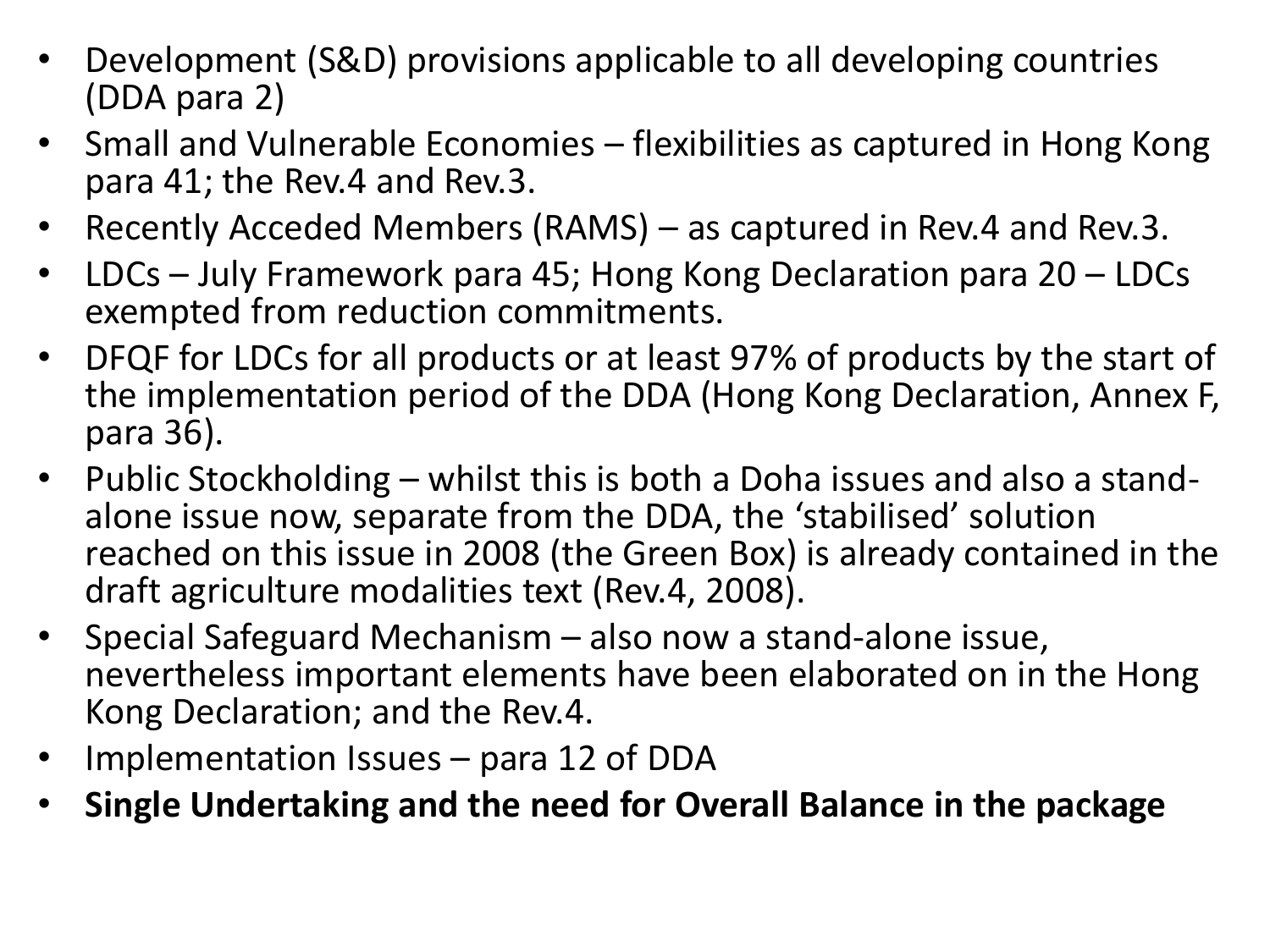# NEW ISSUES

### 4. **What are new issues?**

The new issues raised mainly by developed countries include

- Global value chains (GVCs)
- Micro and Small and Medium-sized Enterprises (MSMEs)
	- Investment
	- E-commerce
	- Competition
	- Government procurement
	- Deep services liberalisation and regulatory rules in services sectors
	- Climate change etc.

GVCs and MSMEs are the broad over-arching themes or frameworks which have been used to explain the need for new rules in investment, ecommerce, deep services liberalisation etc.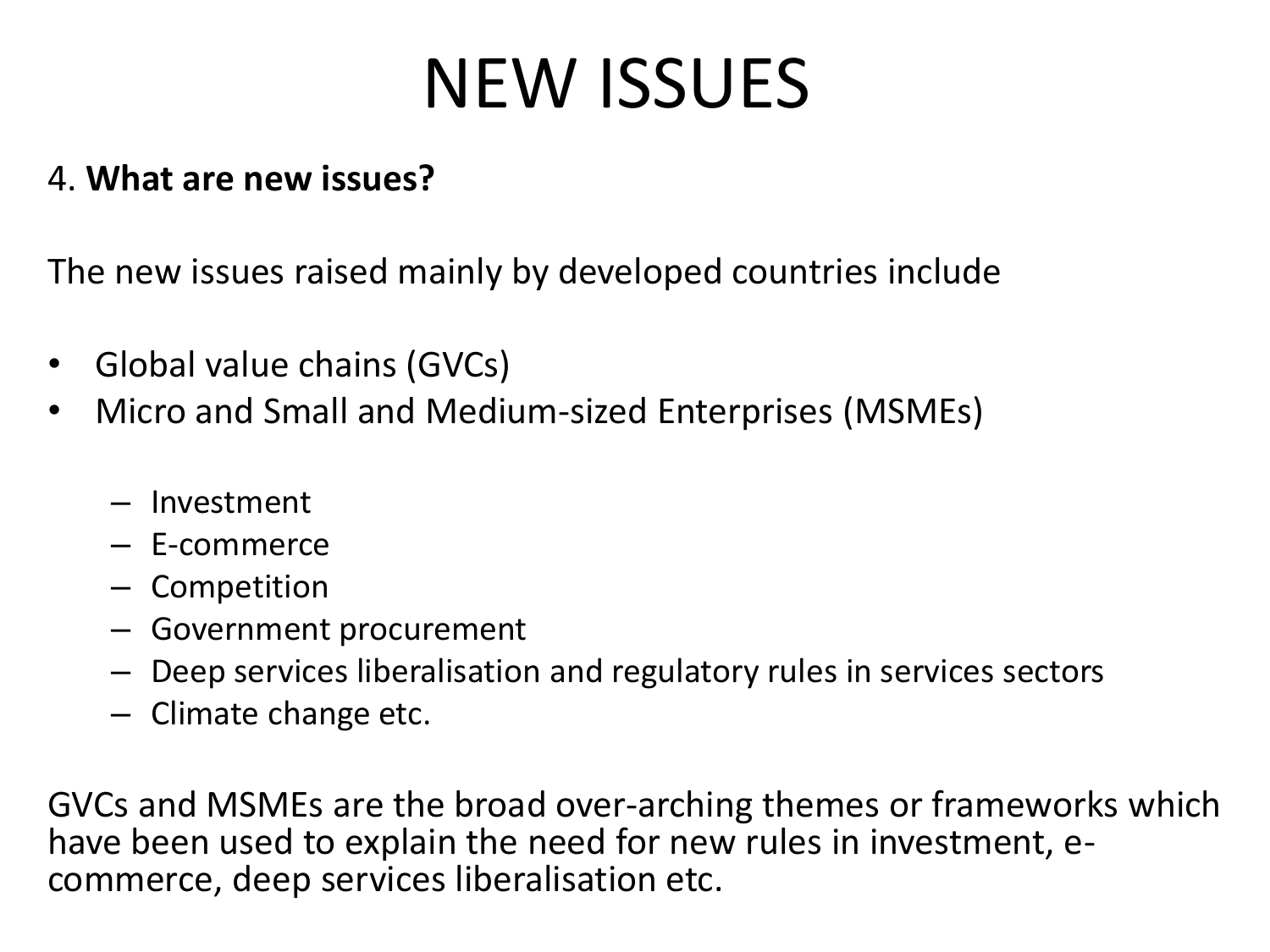5. **There was no agreement to begin discussions on new issues.** Para 34 simply highlights the different views on identification and discussion of 'other issues for negotiation'.

Para 34 of the Nairobi Ministerial Declaration states:

*'While we concur that officials should prioritise work where results have not yet been achieved, some wish to identify and discuss other issues for negotiation; others do not. Any decision to launch negotiations multilaterally on such issues would need to be agreed by all Members.'*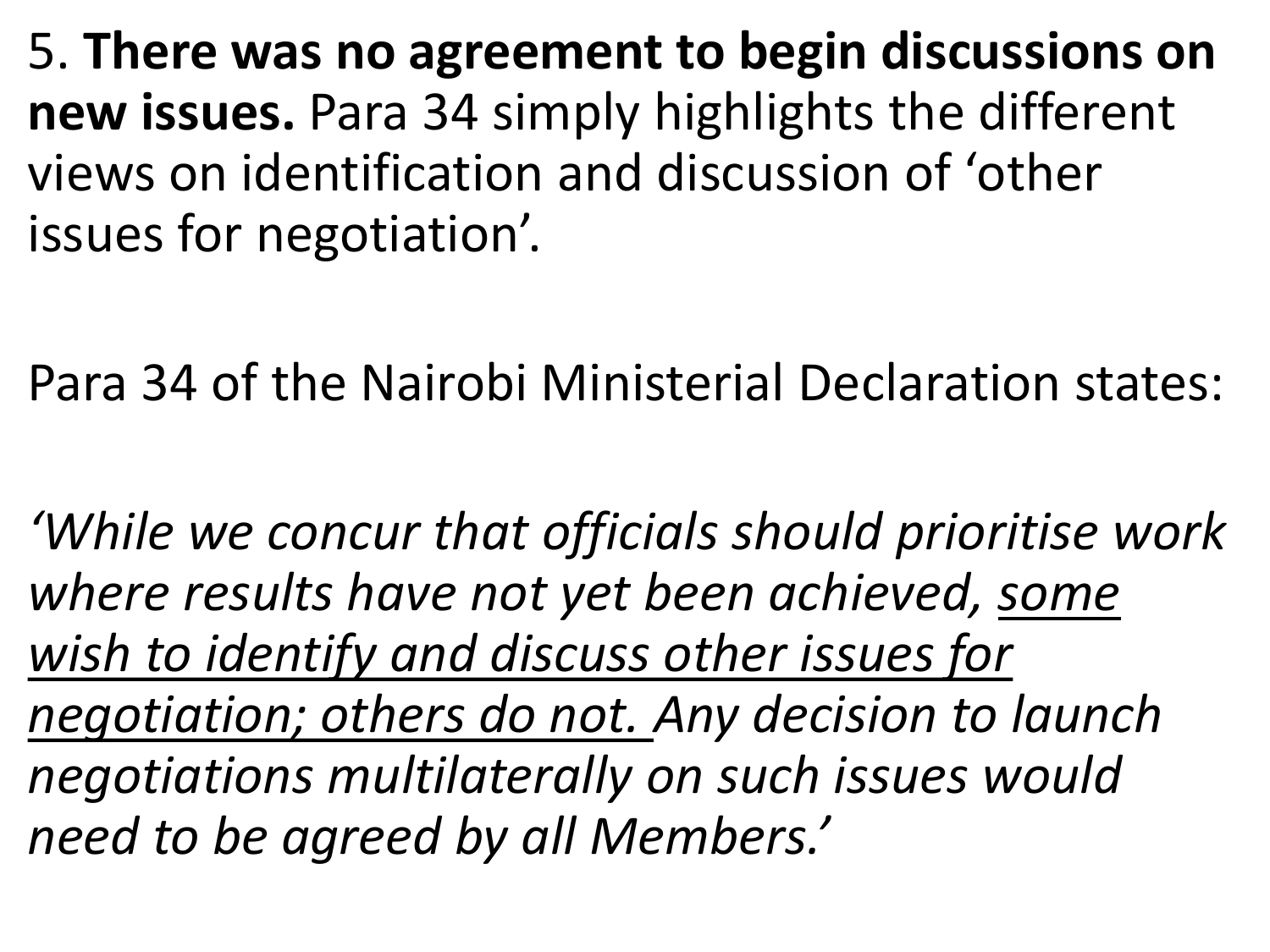#### 6. **On the Singapore issues, there must be consensus - a GC or MC Decision before discussions can begin because of para 1g, July Framework**

Para 1g of the July Framework:

*'Relationship between Trade and Investment, Interaction between Trade and Competition Policy and Transparency in Government Procurement: the Council agrees that these issues, mentioned in the Doha Ministerial Declaration in paragraphs 20-22, 23-25 and 26 respectively, will not form part of the Work Programme set out in that Declaration and therefore no work towards negotiations on any of these issues will take place within the WTO during the Doha Round.'*

Paragraph 1g of the July Framework cannot be over-turned or undone except by a General Council or Ministerial Conference Decision that it no longer applies.

Similarly, the Doha Round, its mandates and Decisions, cannot be terminated except by a decision of the General Council or Ministerial Conference that the DDA has concluded.

#### Para 1g is clear – *'no work towards negotiations on any of these issues will take place within the WTO during the Doha Round'*.

*Members have understood this to mean no discussions, hence after the 2004 July Package, no further discussions on the three Singapore issues (investment, competition, transparency in government procurement) took place.* 

Para 34 of the Nairobi Ministerial Declaration is clear that 'discussions' on new issues are part of the preparatory work for negotiations – '*some wish to identify and discuss other issues for negotiation' (para 34, Nairobi Ministerial Declaration).*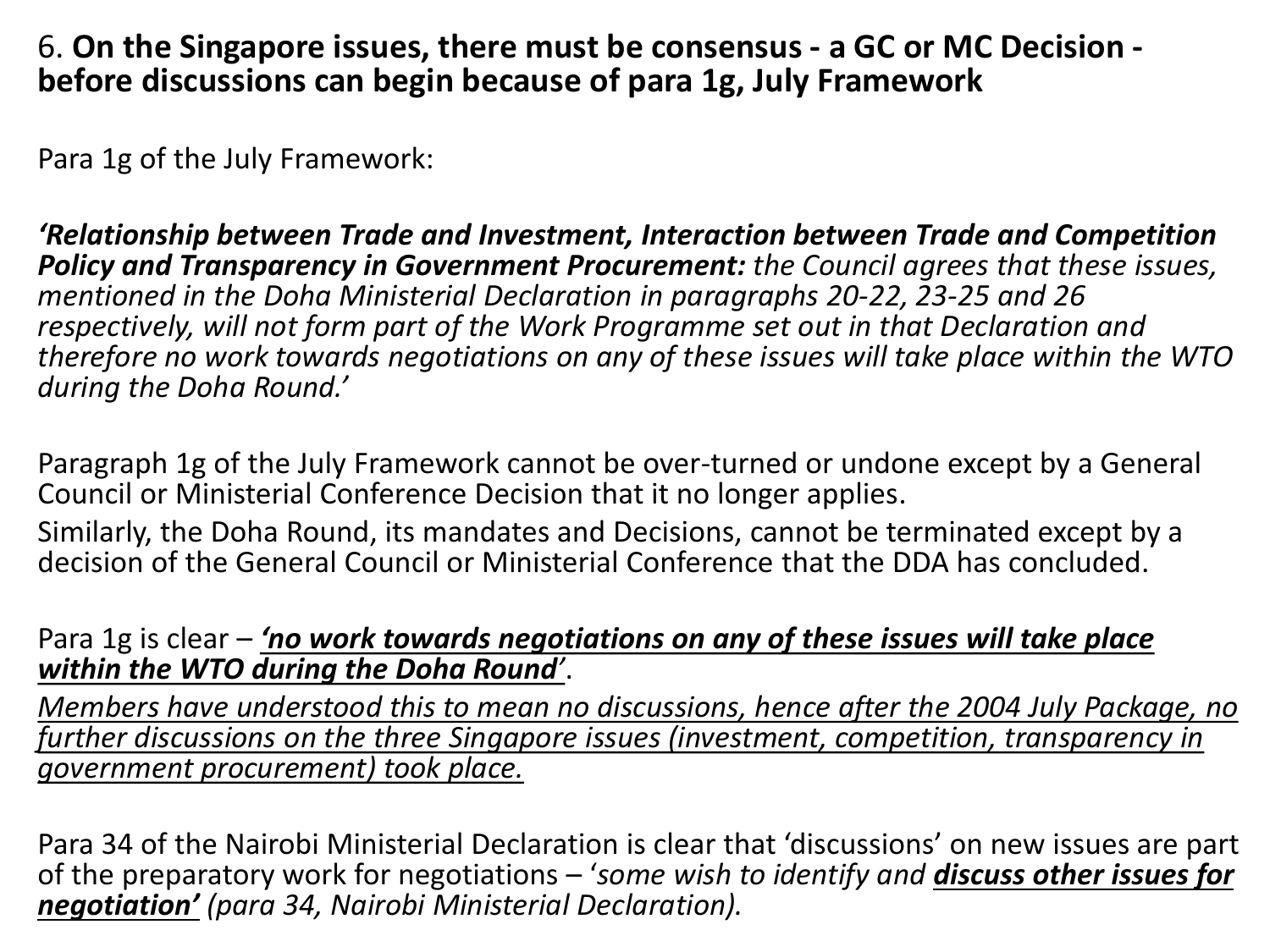### **7. Are they 'mutually advantageous'?**

*Preamble of the Marrakesh Agreement: 'Recognising that their relations in the field of trade and economic endeavour should be conducted with a view to raising standards of living, ensuring full employment and a large steadily growing volume to real income ...'.*

It also goes on to note that the Parties are desirous to contribute to these above objectives *'by entering into reciprocal and mutually advantageous arrangements...'.* 

Any issue that some Member would like to bring into the WTO must first be evaluated to ascertain if it is 'mutually advantageous'.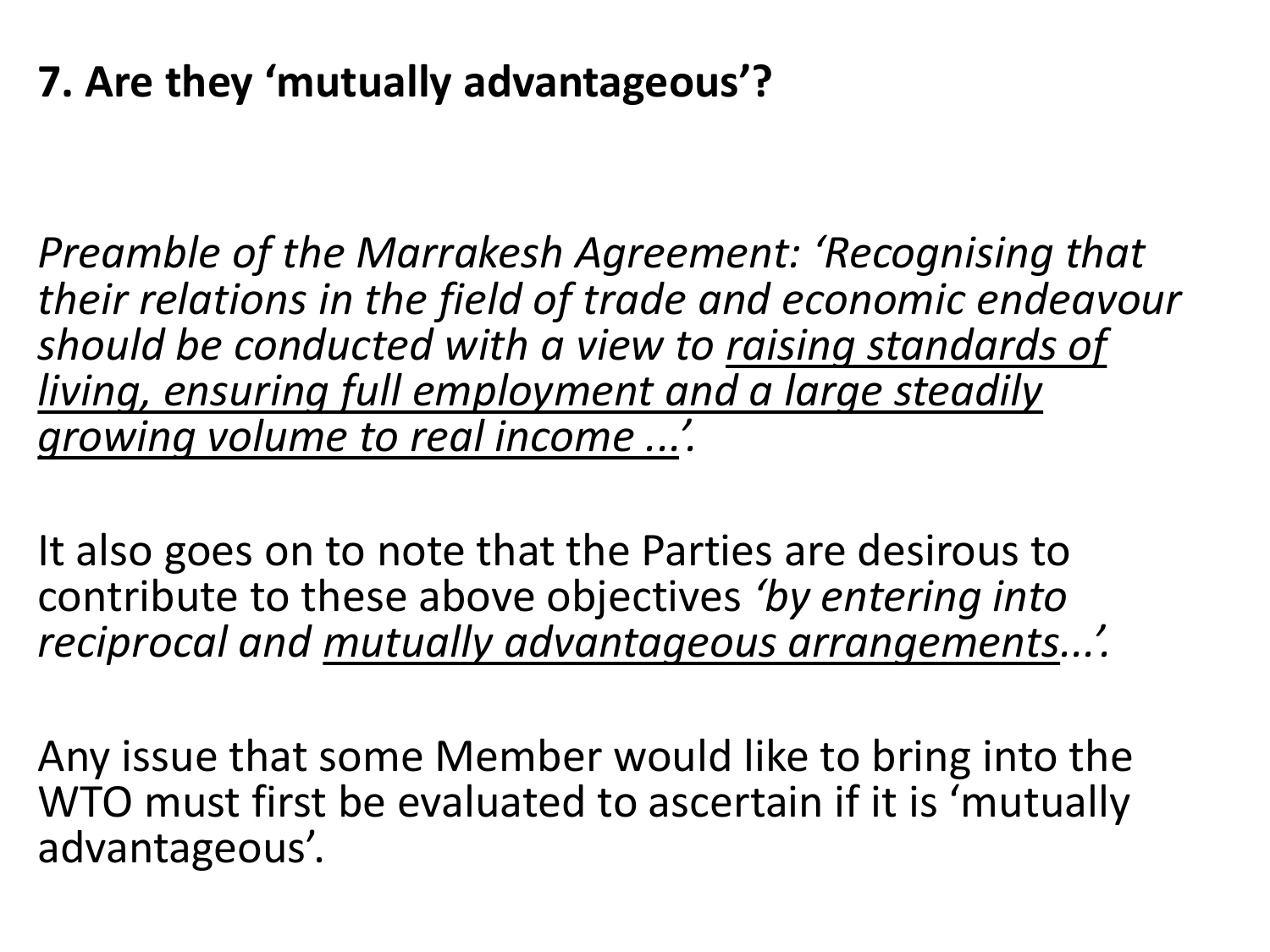### **8. Do they concern Members' 'multilateral trade relations'?**

Article III.2 of the Marrakesh Agreement says that *'The WTO may also provide a forum for further negotiations among its Members concerning their multilateral trade relations'.* 

Any new issue that Members may want to introduce into the WTO has to first pass the test of Article III.2. Many of the 'new issues' are primarily domestic regulatory issues, not issues concerning WTO Members' 'multilateral trade relations'.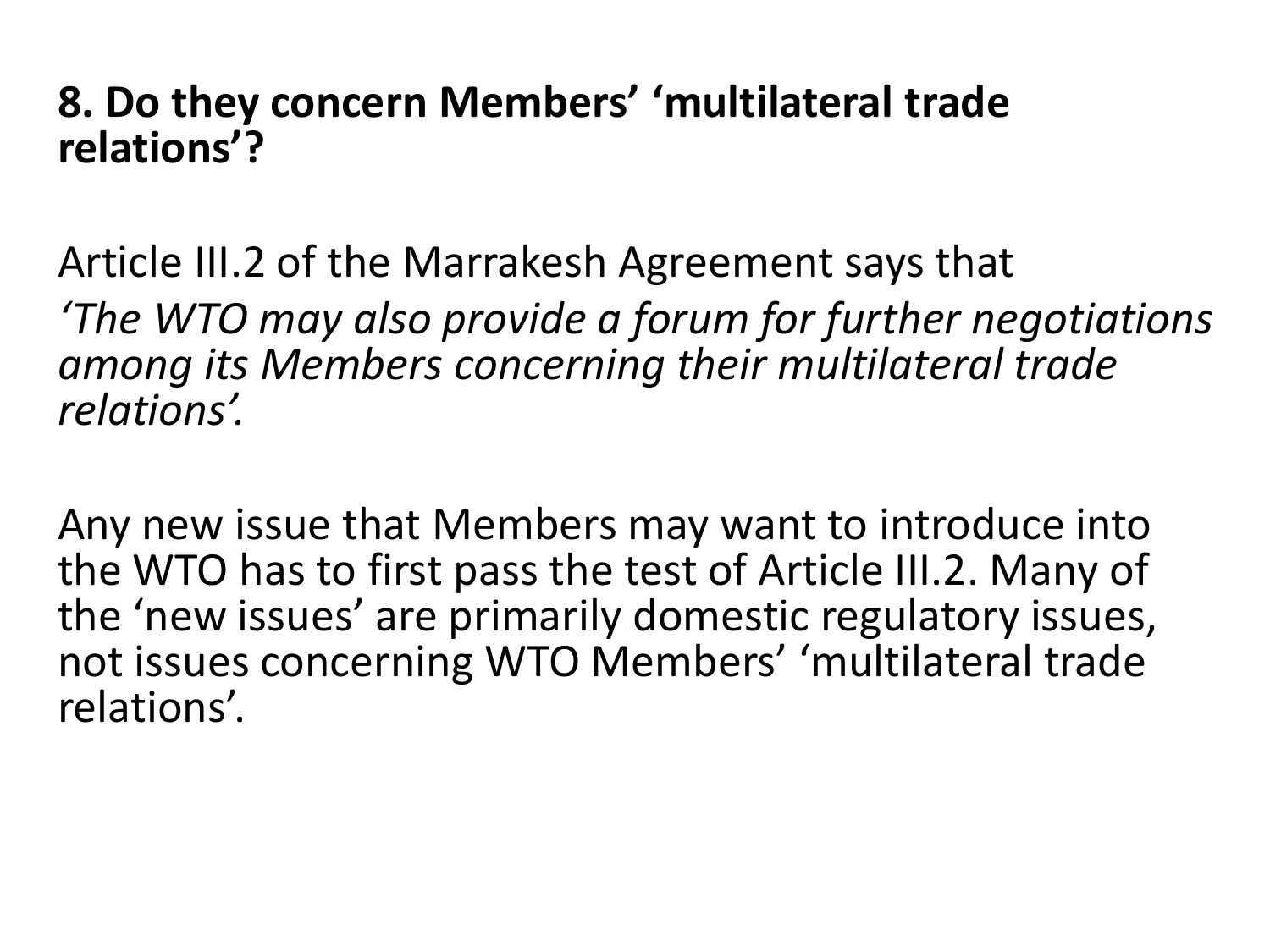## Investment

Multilateral investment treaty at the WTO:

- Investment is not just real capital (imports of machinery, equipment, installation of production capacity). It also includes incomes from existing stock of investment; speculative capital (that puts countries' financial stability at risk); transfer of ownership of existing firms to foreign ones.
- No correlation between an investment agreement and real investment flows into a country (E.g. Brazil, South Africa, US-China)
- Non-discrimination and national treatment in the area of investment (CFTA will be there in name only)
- It would be more difficult for governments to have Performance Requirements on foreign investors (eg. Equity share – black economic empowerment in SA; technology transfer; employment criteria; requirements on the production of inputs; local content in services).
- Regulatory chill As with the experience of BITS, with 'fair and equitable treatment' that have to be provided to investors, and clauses around indirect expropriation, governments can easily be sued for changes in regulation that impact on the investor (social, environmental, other national objectives)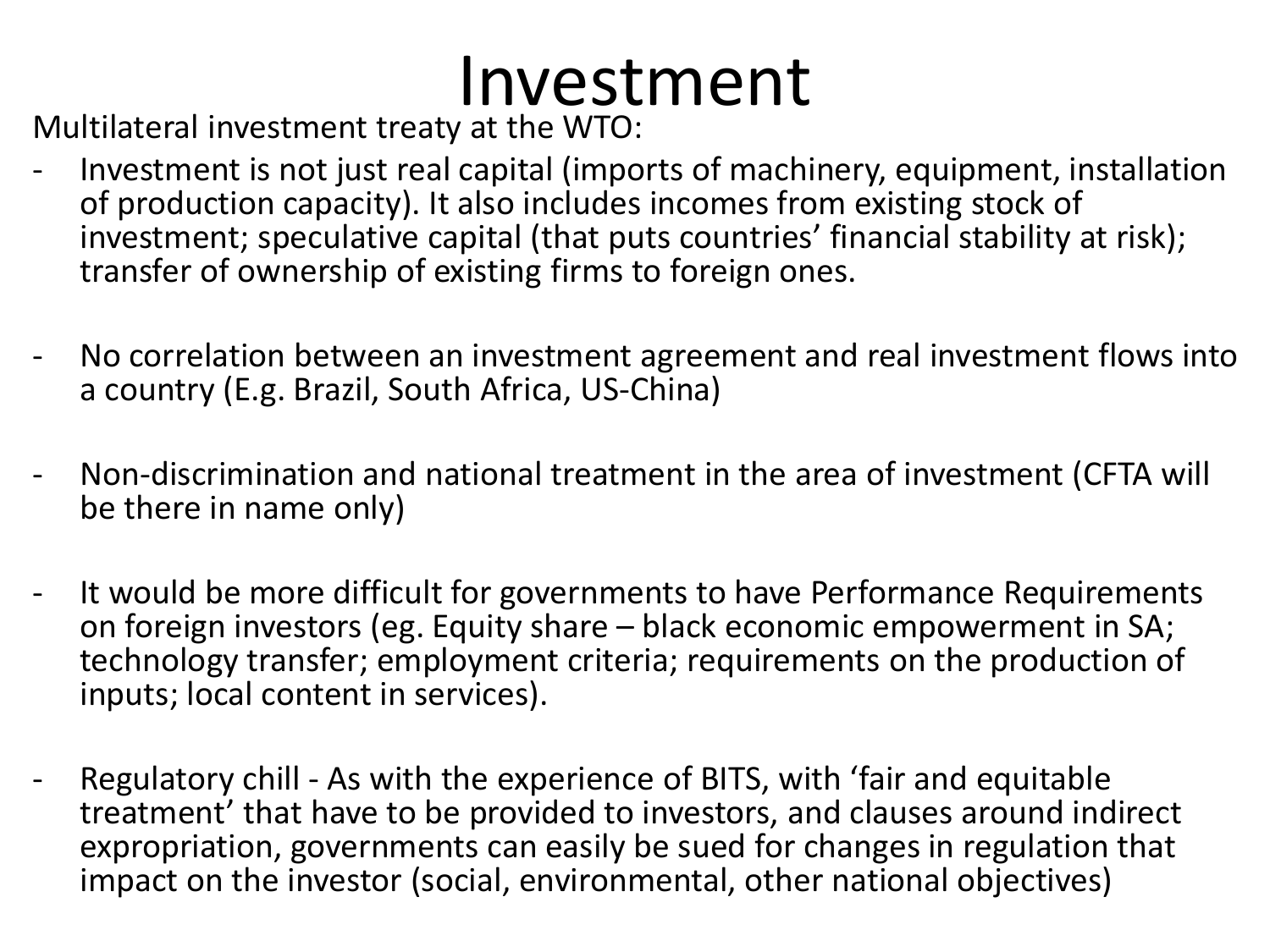- $E$ -COMMerce  $C$ <br>Freedom of cross border data flow cannot prevent eg. US suppliers from transferring information across borders (e-markets cannot be segmented – cannot have the blocking of websites) i.e. markets are completely open (But there are also sovereignty /security issues)
- Shift away from local storage of data. There should be no restrictions on location of server (or if there are restrictions, it cannot be a disguised restriction to trade). China and others have said that they need their own data centers. This prevents US from benefiting in 'cloud-based' services eg. Business software; online music; travel services etc etc.
	- No need for local presence to do business in a country;
	- No need to build data centers in other countries i.e. markets cannot be segmented according to national boundaries
- No duties on trade (Impact on tariff revenue, also impact on national producers)
- E-commerce under Telecommunications: Access to the physical infrastructure and networks in another country TPP Telecoms Chapter: national treatment in terms of access to spectrum (range of frequencies in transmission of data); rights of way, phone numbers etc
- No need for local presence to do business

**Implications for developing countries: In the area of goods and services, we have not completely dismantled barriers. In E-Commerce, the model is a single international digital marketplace with no barriers:** 

- **The big middle-class market in developing countries is the target and can be very easily reached. In many cases, the advantages of location for local suppliers are nullified**
- **Domestic firms easily left behind- very difficult to be globally competitive, or competitive in their own market. Now, they have to compete i) with brand names and marketing but also ii) having state of the art technology becomes a major criteria in this race.**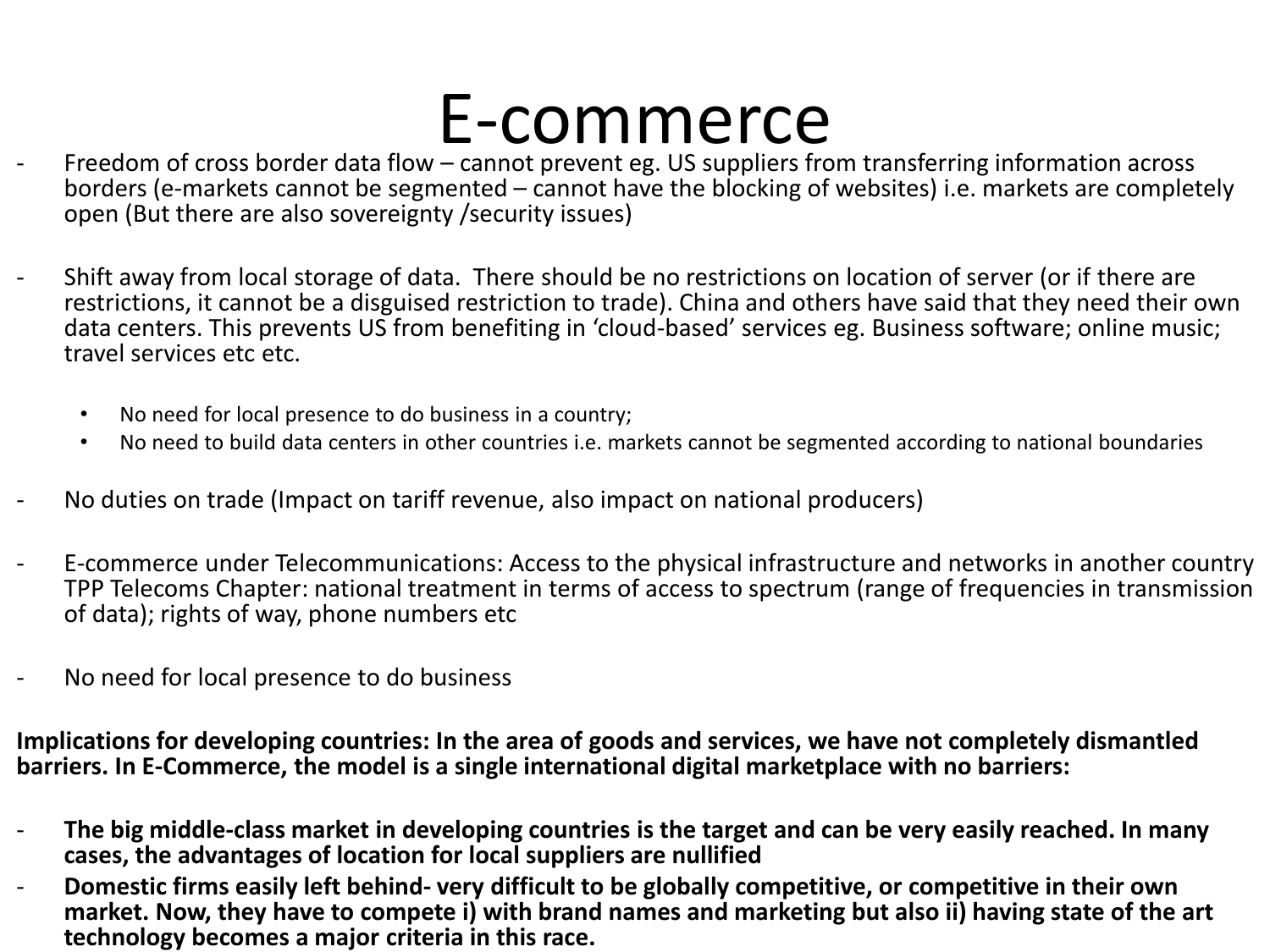# Political Assessment: Two main options

DDA Issues

### DDA

- We insist that on-going negotiations are still under DDA mandates

- No New Singapore Issues (because of July Framework para 1g)

- New issues – we do not have the protection of 1g. (need consensus to have 'work towards negotiations)

- No more DDA architecture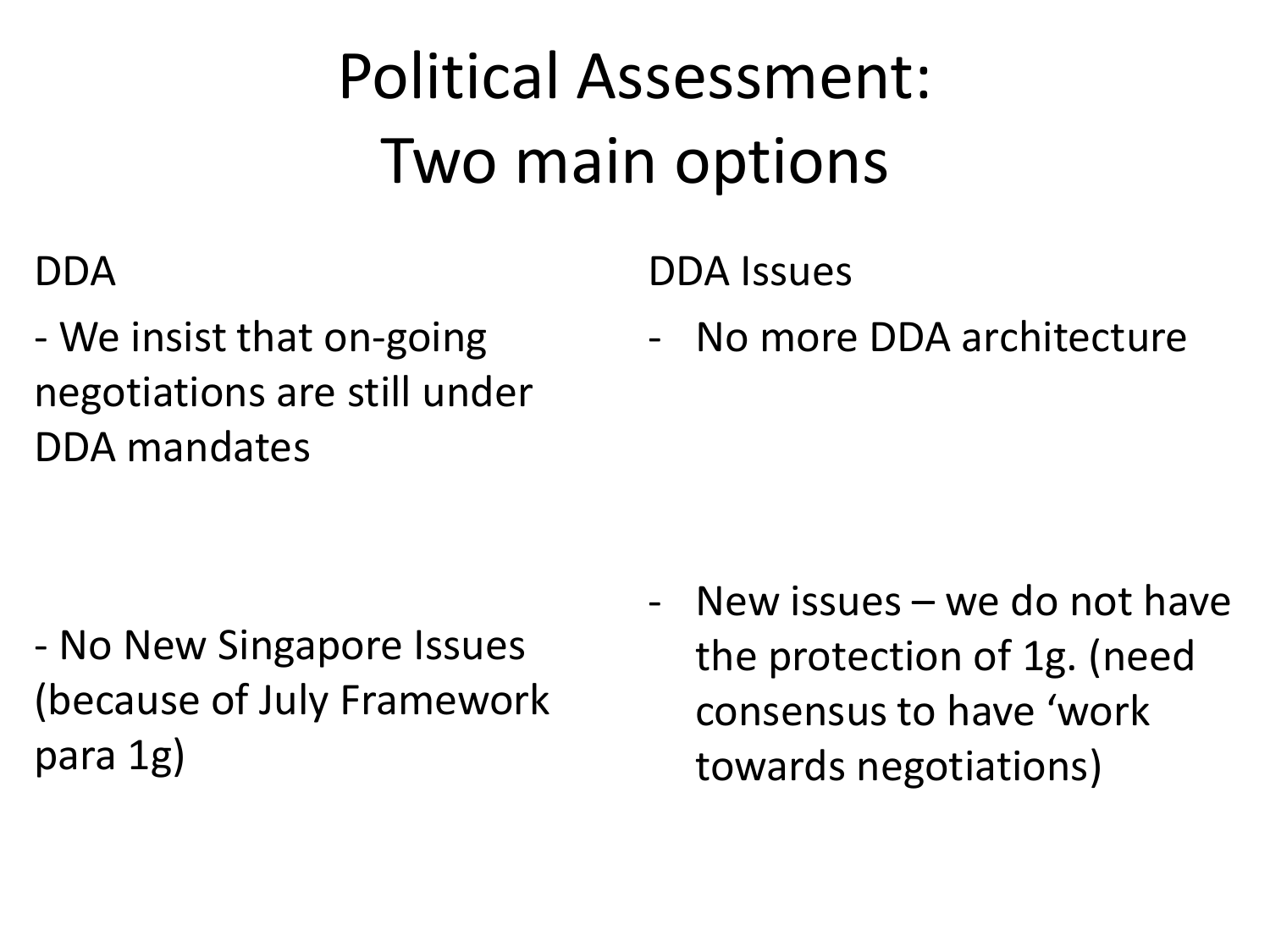What is developing Members' assessment ?

- **Do we want something from the Doha Round / Doha issues?**
- Can we get something meaningful for which we would not have to pay an unreasonable price? (I.e. it is still worthwhile to push for negotiating our demands)

IF YES (we want to get something eg. Domestic supports):

- a) Stick to DDA and pay with NAMA? *(Is this realistic? Will the US actually give on domestic supports? Highly unlikely as we saw in 2015 – developing countries wanted a decent ambition in domestic supports but we did not get close)*
- b) We let go of DDA, let go of NAMA, pay for domestic supports with new issues? *(Even then, is it likely we will get decent ambition in domestic supports?)*

IF NO (we want to get something but we dont think it is realistic that we will be given something of value)

c) We find ways to stick to the status quo eg. Continue to insist on the DDA + no new issues

d) Go into Doha issues, and continue to say no to new issues (But is this not more difficult than c?)

**The Main Question:** 

**How Strong and for How Long can developing countries say NO? What is the Best Strategy so that we can stretch our No especially to New Issues for the longest time?**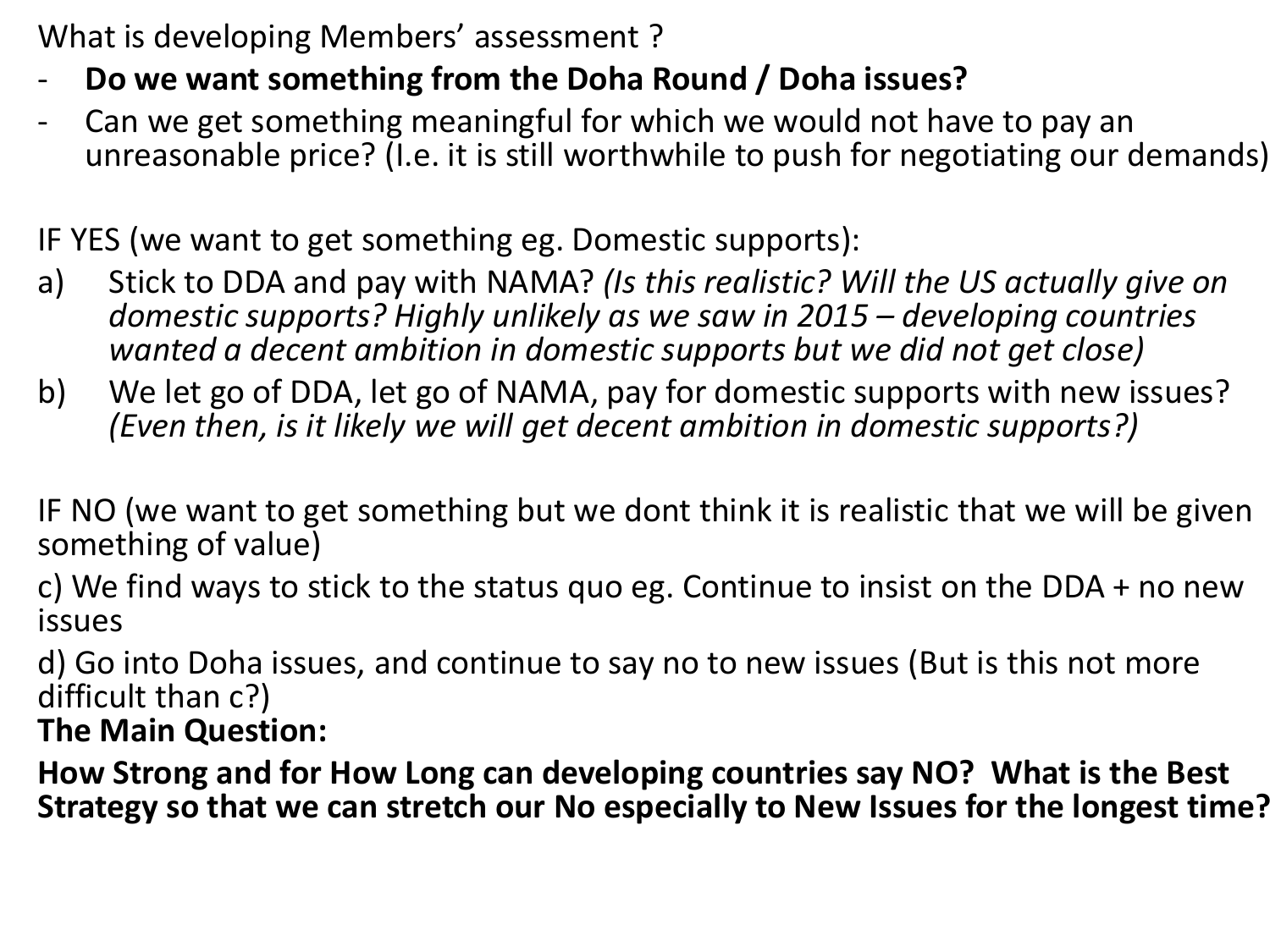# **PROCESS ISSUES**

**Process and how negotiations are conducted, its transparency, inclusiveness or otherwise has a major impact on the substantive outcomes in a set of negotiations.** 

Many Members have been very unhappy about the process. Some have spoken about it: Zimbabwe:

'Allow me to express my delegation's real and deep concern about process and outcome of the Nairobi Ministerial Conference… It is trite that the Nairobi package was negotiated and drafted without the involvement of the majority of developing countries. It was then simply presented as a fait accompli on a take-it-or-leave-it basis after consultation with an unrepresentative group of five countries. Africa was marginalised on its very soil. There was no transparency, inclusiveness and participation in decisionmaking. In the end, the much heralded first WTO Ministerial in Africa brought to the fore the fact that Africa remains in the margins of a largely unequal and unjust global trading system.

'…Clearly a process at which a few selected countries discuss key WTO issues and then the rest are railroaded into a manufactured consensus around the positions of a few countries will not be acceptable to us going forward. We know from experience that conditions are created, at these Ministerial Meetings, which eliminate the possibility of small countries like ours from standing up to oppose the final package. So we are forced to abandon our own national interests and sign up the the agenda dictated by richer and more powerful states.

'It is now time that the WTO established basic rules of democracy, good governance and accountability. Without these rules, the WTO will continue to be seen as a forum in which the demands of the most powerful are afforded more importance than the needs of the most vulnerable, and its free trade agenda will continue to threaten people's rights. Thus it is time that we reform the negotaiting procedures at WTO Ministerial Conerences. It is also time to review the Green Room processes to make them more representative…'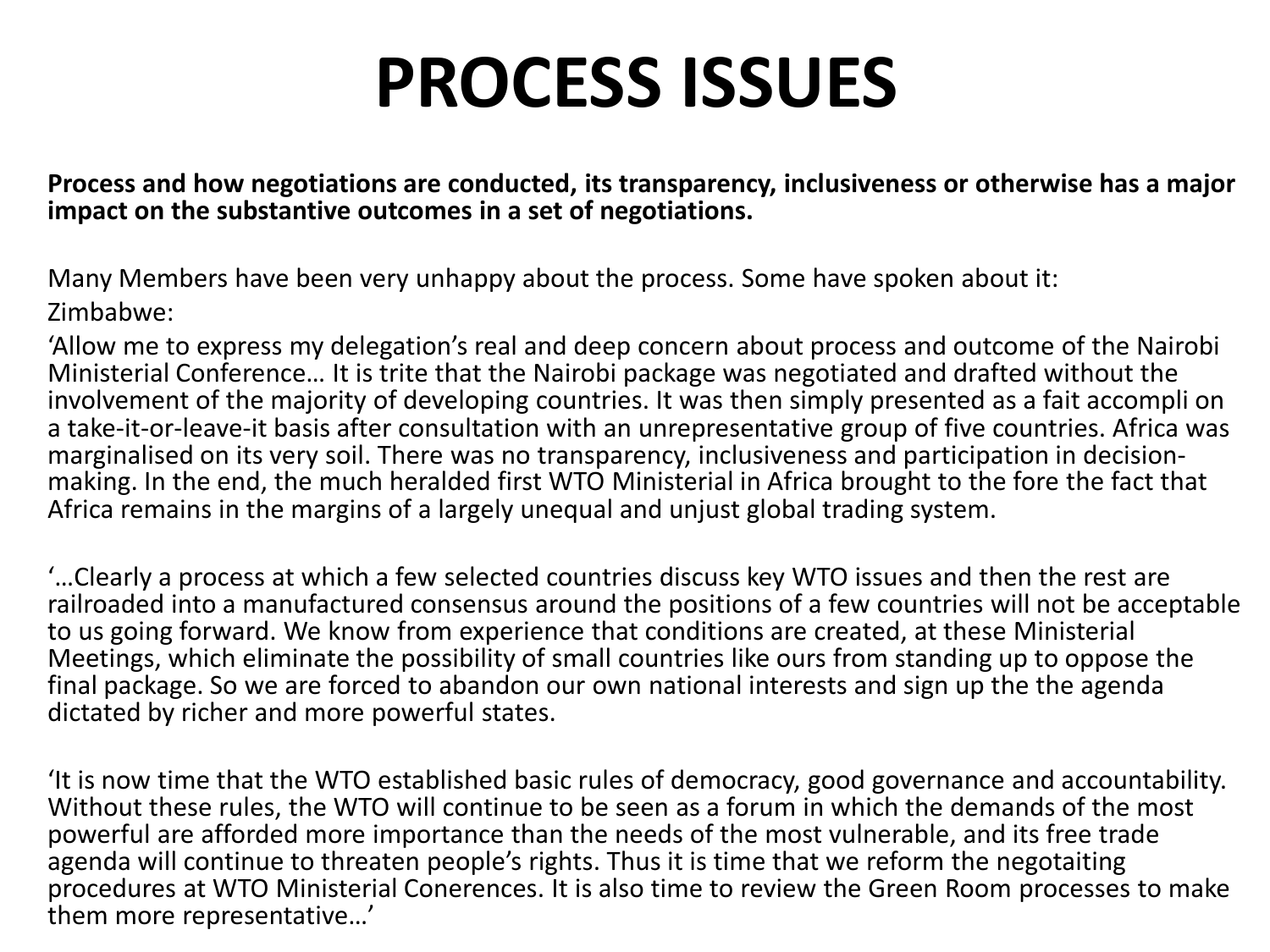#### **Uganda:**

'We would like to register our profound disappointment with the manner in which the negotiations were conducted in Nairobi. We always pride ourselves in the fact that this is a member driven Organisation riding on the principles of transparency, inclusivness and bottom-up approach. In fact this ithe process we had set up in Geneva, prior to Nairobi. However, what transpired in Nairobi left a lot to be desired. Nairobi did not portray our being a member driven Organisation.'

'Section III (of the Ministerial Declaration)… was managed in a very ISOLATIONIST manner.

It ought to be recalled that this was the most critical part of the Decalration and yet, the vast majority of the Membership did not participate in shaping its outcome. We were never consulted. Even when we prompted discussion on this issue in the bilateral, we were greeted with silence. We do not even know who was consulted. This attitude should stop. It cannot become the norm that we all surrender our sovereign right either to the Secretariat, or to a handful of handpicked delegations to decide on our behalf. Our Ministers were relegated to coffee cup bearers instead of negotiating their trading rights. This Organisation is made up of 164 Members and we all have a stake in this Organisation.'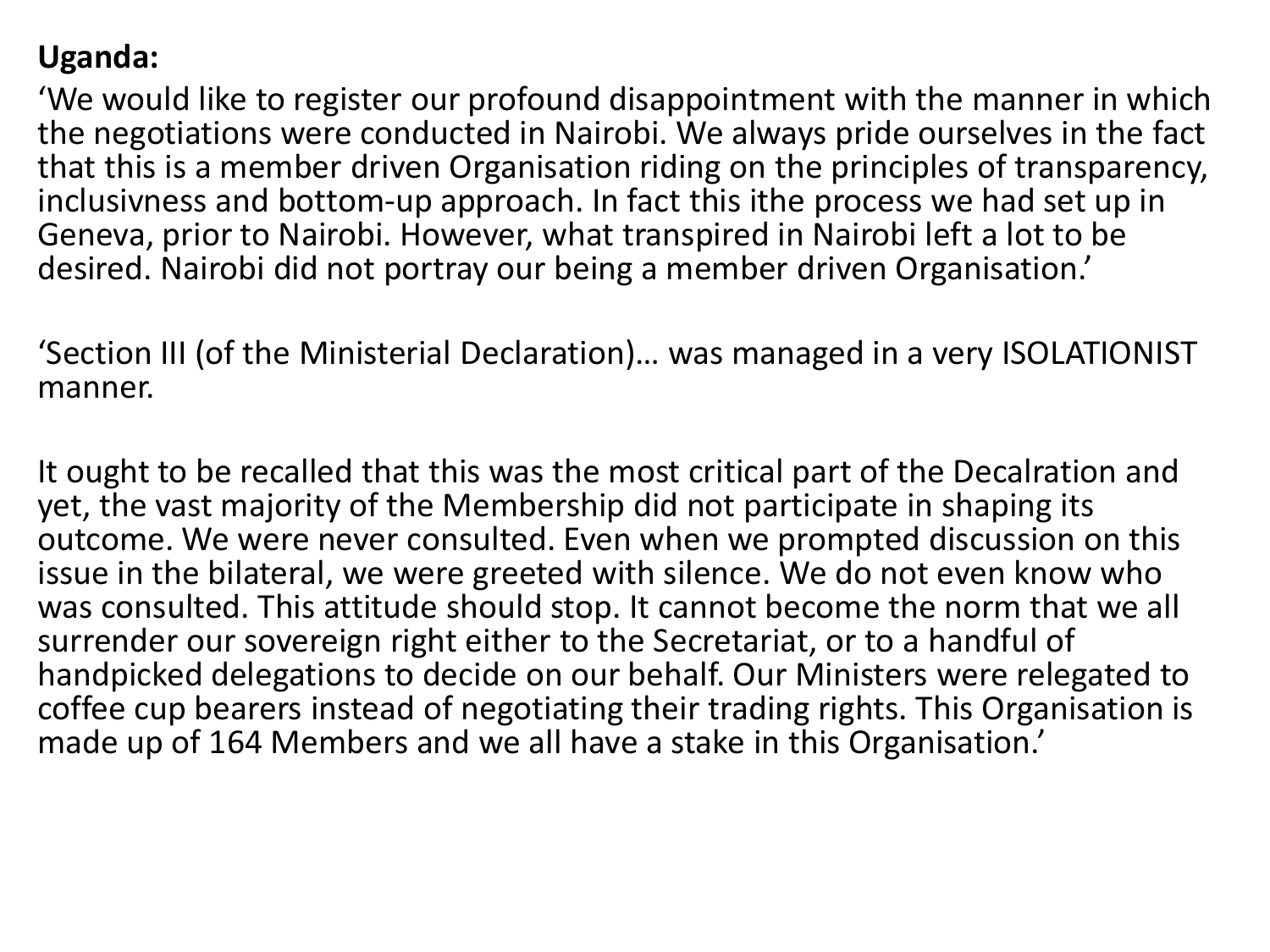Even those in the G5 were concerned about process:

India:

'we agree with the views expressed by a number of Members who spoke before me that we need to introspect and reflect on the process both leading up to a Ministerial as well as during the Ministerial as well. This would be in the interest of preserving the credibility of the negotiating arm of the Organisation.'